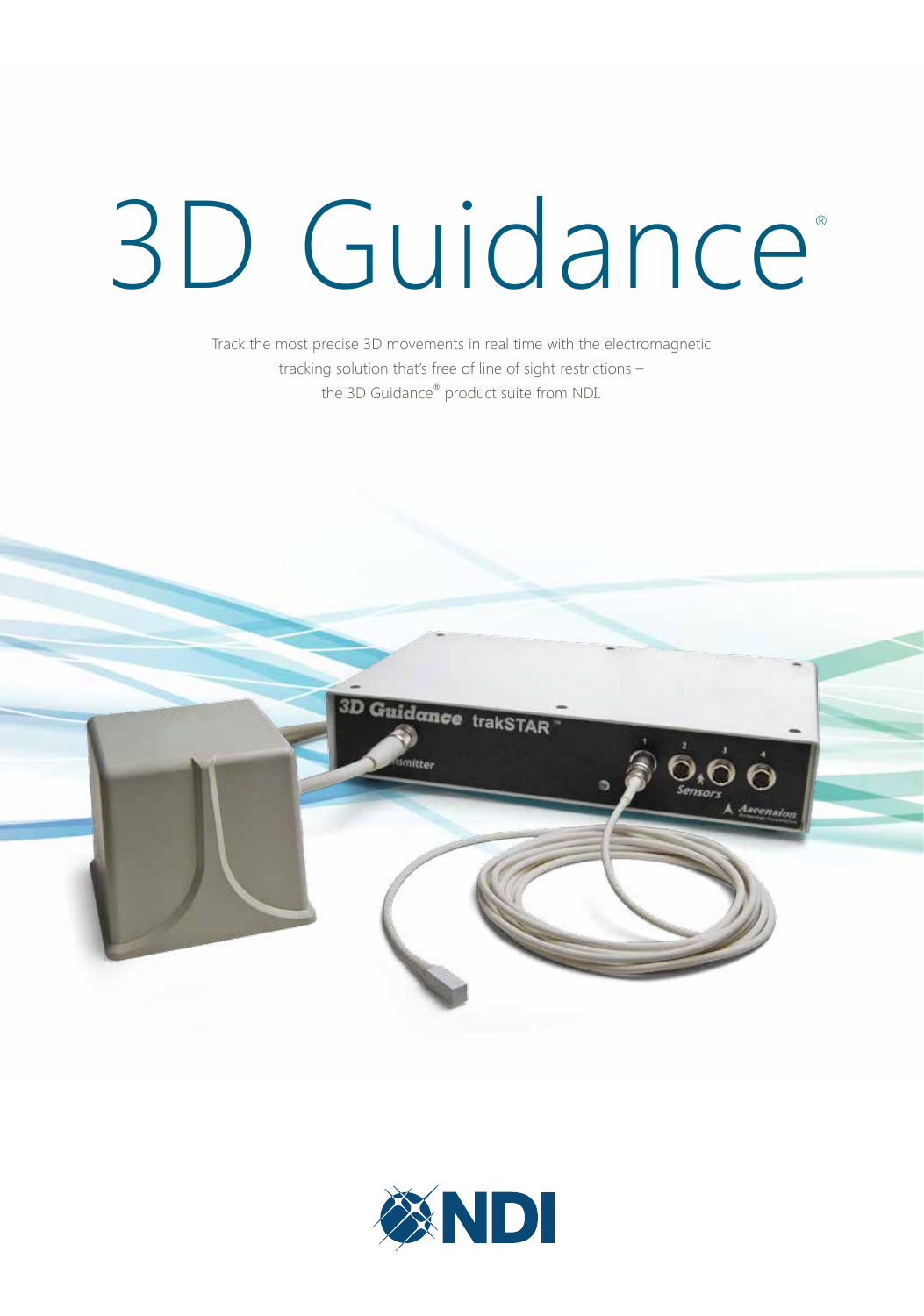## No Clear Line of Sight? No Problem.

Track the most precise 3D movements in real time without line of sight occlusions. The 3D Guidance® Electromagnetic (EM) Tracking product suite from NDI provides you with extremely accurate and precise tracking of real-time motion in six degrees of freedom (6DOF) via miniaturized sensors.

Sensors are attached externally to the body or an object, or embedded directly inside the object itself. Up to sixteen (16) sensors of different sizes can be tracked at once, allowing multiple areas of interest to be captured synchronously within the tracking (measurement) volume. Low latency and fast update rates ensure the most subtle of movements are instantly tracked and recorded.

The 3D Guidance system uses an electromagnetic transmitter to establish the tracking volume. Although the sensors and transmitter work together, a clear light of sight between them is not required to maintain accurate drift-free tracking. This makes 3D Guidance the optimal solution for tracking applications that involve body regions/objects that are difficult to view and/or access.

What's more, because the 3D Guidance solution is based on D/C electromagnetic tracking technology, it's highly resistant to ferrous interference. The result is a versatile yet cost-effective real-time electromagnetic tracker that delivers exceptionally accurate and precise 3D tracking data for the most challenging applications.

## Why Choose 3D Guidance®

- • Dynamic 6DOF tracking of sensor position and orientation
- No line of sight occlusions ensures uninterrupted tracking
- • Exceptionally accurate and precise drift-free tracking data
- Low latency and fast update rates for  $3<sup>rd</sup>$  party software integration
- System configuration can be customized to your application



## Example Tracking Applications

#### **Neuroscience Research**

• Track real-time finger movements of human or primates during reaching and grasping experiments.

#### **Biomechanics Research**

• Track simultaneous motion of the head, torso and limbs in 6DOF without line of sight occlusions.

#### **Orthopaedics Research**

• Capture the position and complex motion of a joint by placing small sensors directly under the skin.

#### **Prosthetics Design and Testing**

• Record the movement of prosthetic components or determine the displacement of the skin layer.

#### **Robotics and Automation**

• Determine the position and orientation of the robot end effector and manipulator within 3D space.

#### **Simulation and Virtual Reality**

• Visualize the position and orientation of tools within a virtual environment for real-time navigation.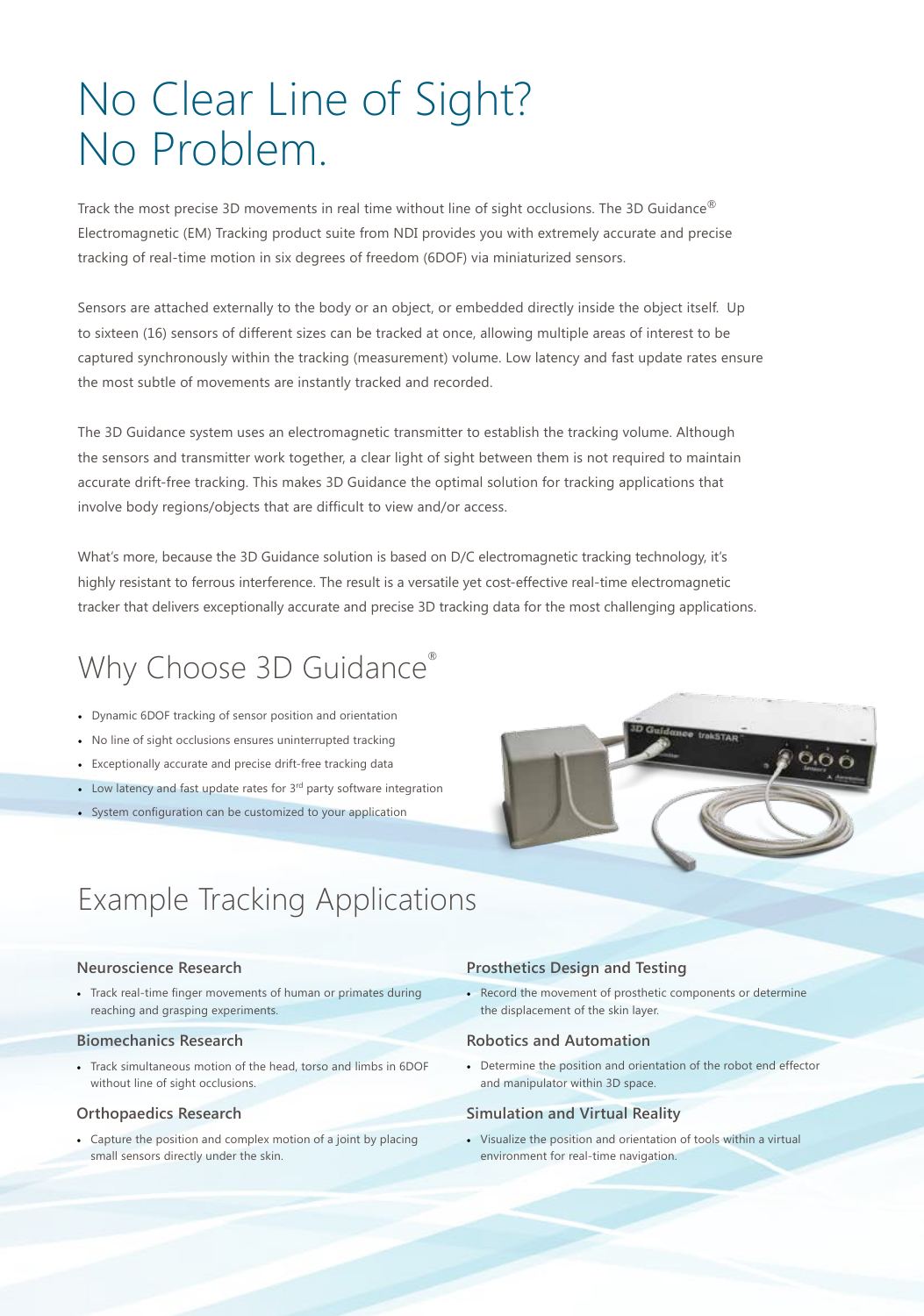# System Components

## Sensors

The 6DOF sensors come in a variety of sizes including the general purpose reference sensor that consists of an 8 mm square cross-section, to a sensor as small as 0.56 mm for use in the smallest areas/objects.



## Electronics Unit

Integrate the 3D Guidance® driveBAY™ or trakSTAR™ electromagnetic tracking unit into your existing system for 6DOF tracking of sensors with no line of sight requirements.





### trakSTAR™

A desktop electronics unit with integrated power supply which can track up to four 6DOF sensors simultaneously.

 $\bullet$ 

#### driveBAY™

The electronics unit fits into the drive bay of a PC chassis and tracks up to four 6DOF sensors simultaneously. The unit uses the PC power supply – no additional power source is required.

## Mid-Range Transmitters

The Mid-Range Transmitter (MRT) offers a flexible setup that can be integrated into most applications where the tracking volume needs to cover a larger area of interest.

## Short-Range Transmitters

The Short-Range Transmitter (SRT) provides a solution for smaller difficult to access regions. The SRT can be mounted on third-party mobile equipment for a versatile tracking solution.